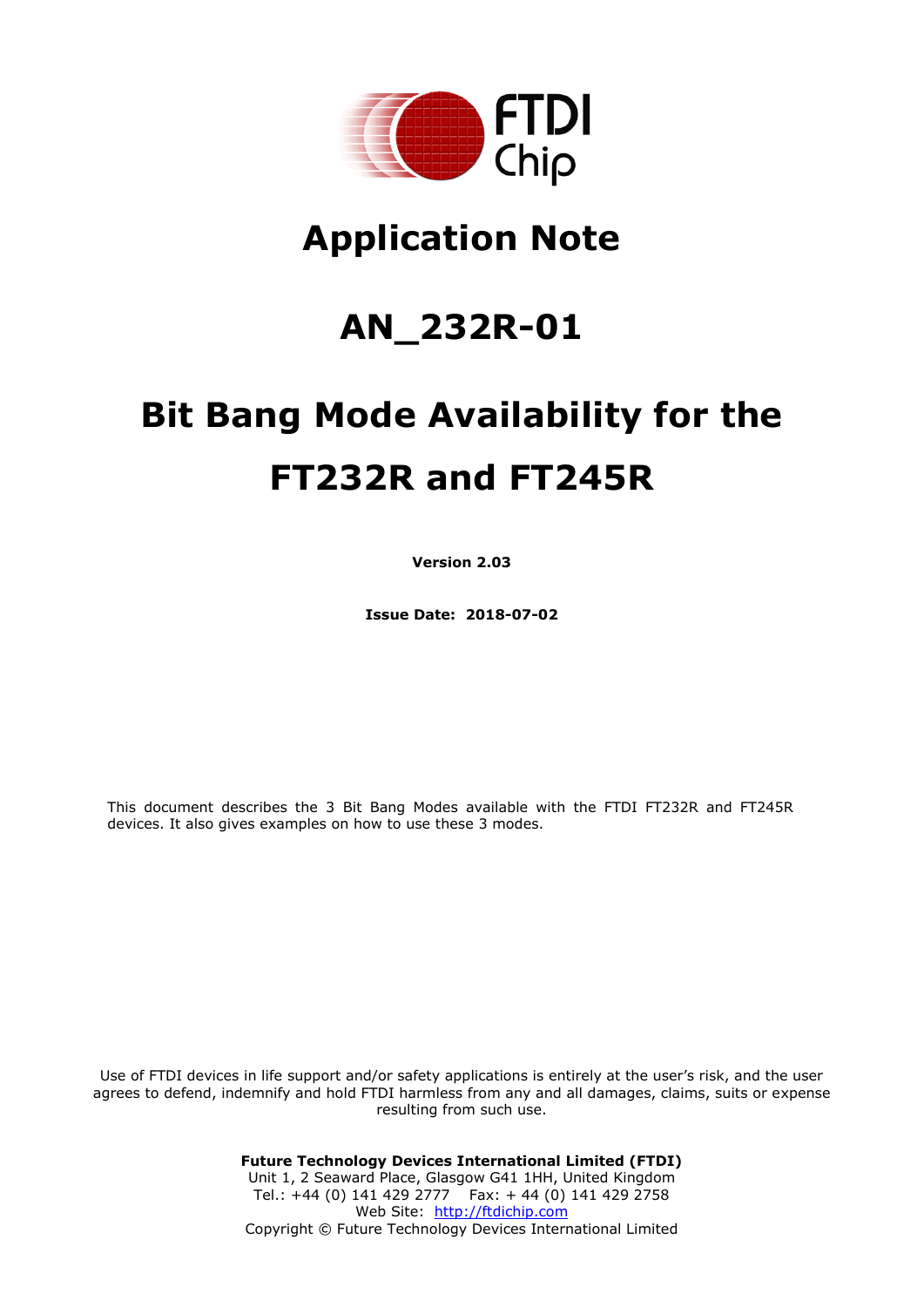

## **Table of Contents**

| Appendix B - List of Tables and Figures 11 |  |
|--------------------------------------------|--|
|                                            |  |
|                                            |  |
|                                            |  |

1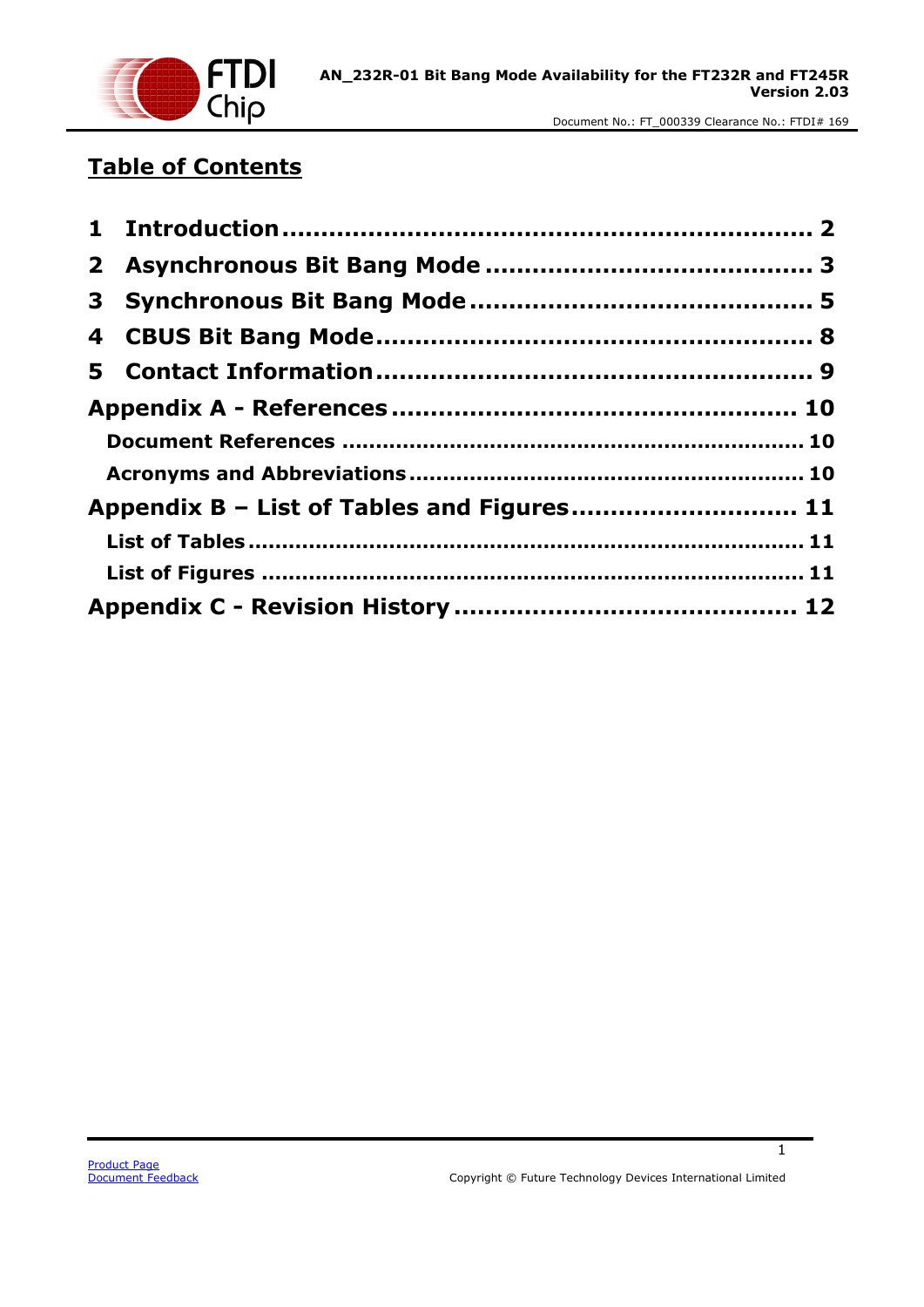

## <span id="page-2-0"></span>**1 Introduction**

Bit Bang mode is a special [FT232R](#page-10-0) and [FT245R](#page-10-0) device mode that changes the 8 IO lines into an 8 bit bidirectional data bus. There are three types of Bit Bang mode:

- Asynchronous Bit Bang Mode , which is the same as the FTDI BM and C chip-style Bit Bangmode, with the addition of Read and Write strobes in the case of the FT232R.
- Synchronous Bit Bang Mode, where data is only read from the device when the device is written to. This is the same as the FT2232 Synchronous Bit Bang mode.
- CBUS Bit Bang Mode, a new 4-bit version of Bit Bang mode is available on the FT232RCBUS pins.

Asynchronous and Synchronous Bit Bang modes are enabled by driver commands, while CBUS Bit Bang must be set up in the device EEPROM (this can be done using the  $FT$  PROG utility) before it can be enabled with a driver command.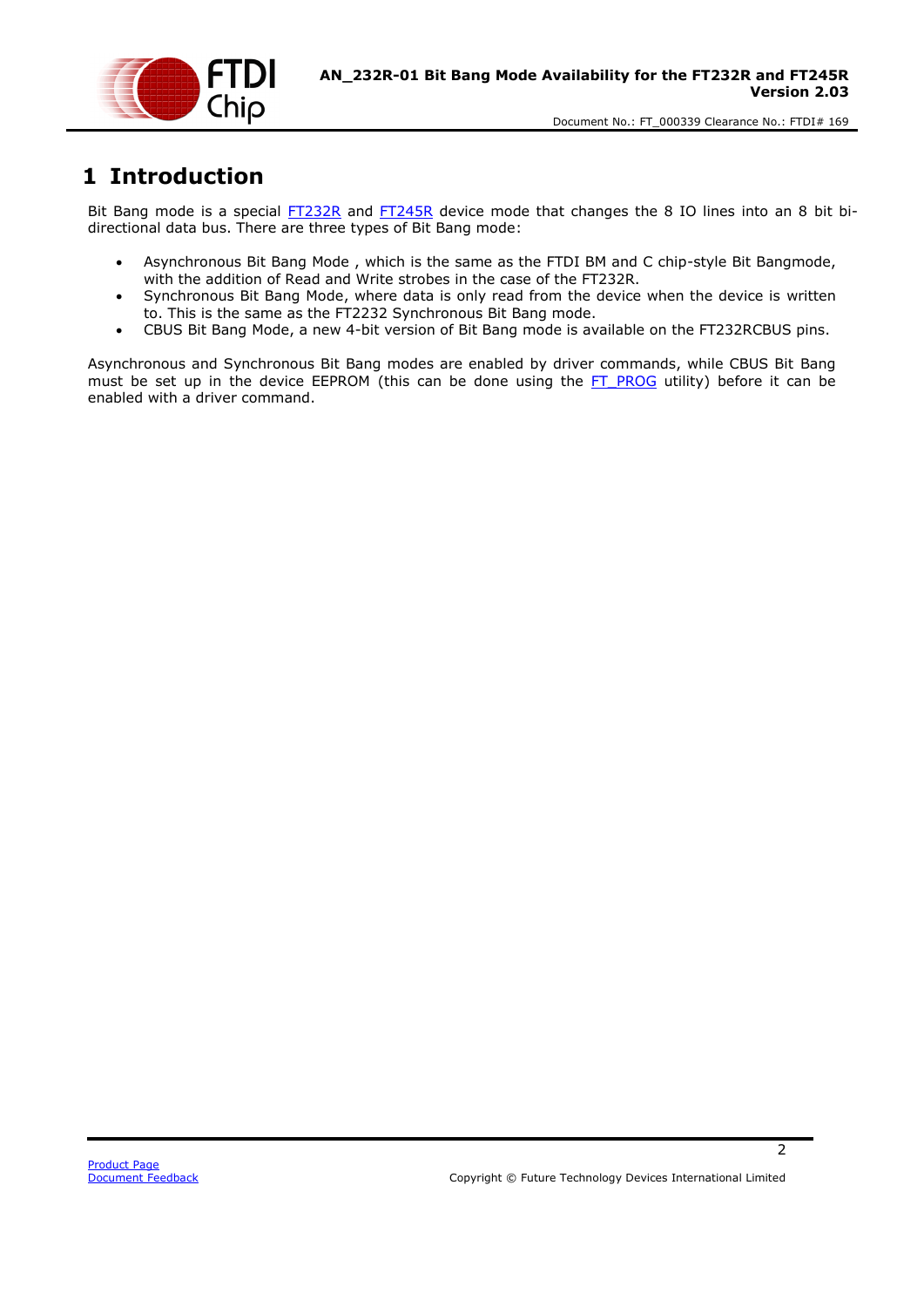

## <span id="page-3-0"></span>**2 Asynchronous Bit Bang Mode**

Asynchronous Bit Bang mode is the same as BM-style Bit Bang mode. Any data written to the device in the normal manner will be self-clocked onto the data pins which have been configured as outputs. Each pin can be independently set as an input or an output. The rate that the data is clocked out at is controlled by the Baud rate generator. For the data to change there, has to be new data written and the Baud rate clock has to tick. If no new data is written to the device, the pins will hold the last value written.

When Asynchronous Bit Bang mode is enabled the IO signal lines are configured as follows:

| <b>FT232RL/FT245RL</b><br><b>Pin Number</b> | <b>FT232RQ/FT245RQ</b><br><b>Pin Number</b> | <b>Signal</b>  | <b>Type</b>  | <b>Description</b>      |
|---------------------------------------------|---------------------------------------------|----------------|--------------|-------------------------|
|                                             | 30                                          | D <sub>0</sub> | Input/Output | Bit Bang data Bus bit 0 |
| 5                                           | $\mathcal{P}$                               | D <sub>1</sub> | Input/Output | Bit Bang data Bus bit 1 |
| 3                                           | 32                                          | D <sub>2</sub> | Input/Output | Bit Bang data Bus bit 2 |
| 11                                          | 8                                           | D <sub>3</sub> | Input/Output | Bit Bang data Bus bit 3 |
| $\mathcal{P}$                               | 31                                          | D4             | Input/Output | Bit Bang data Bus bit 4 |
| 9                                           | 6                                           | D5             | Input/Output | Bit Bang data Bus bit 5 |
| 10                                          | 7                                           | D <sub>6</sub> | Input/Output | Bit Bang data Bus bit 6 |
| 6                                           | 3                                           | D7             | Input/Output | Bit Bang data Bus bit 7 |

#### **Table 2.1 Asynchronous Bit Bang Mode IO Configurations**

<span id="page-3-1"></span>In the case of the FT232R, CBUS0/CBUS1/CBUS2/CBUS3 can be configured to bring out the internal RD# strobe and CBUS0/CBUS1 can be configured to bring out the internal WR# strobe when the device is in Asynchronous Bit Bang mode. This is the same as the Enhanced Asynchronous Bit Bang mode of the FT2232 device. Alternatively, the CBUS pins can be used to provide clock signals by setting the appropriate values in the EEPROM. This can be done using the [FT\\_PROG](#page-10-0) utility.

The CBUS must be configured in the FT232R EEPROM. This can be done using the [FT\\_PROG](#page-10-0) utility. This option is not available for the FT245R.

<span id="page-3-2"></span>

| FT232RL/FT245RL<br><b>Pin Number</b> | <b>FT232RQ/FT245RQ</b><br><b>Pin Number</b> | <b>Signal</b>  | <b>Type</b>  | <b>Description</b>                   |
|--------------------------------------|---------------------------------------------|----------------|--------------|--------------------------------------|
| 23                                   | 22                                          | C <sub>0</sub> |              | Input/Output   Configurable function |
| 22                                   | 21                                          | C1             | Input/Output | Configurable function                |
| 13                                   | 10                                          | C <sub>2</sub> | Input/Output | Configurable function                |
| 14                                   |                                             | C3             | Input/Output | Configurable function                |

#### **Table 2.2 CBUS Pins Settings**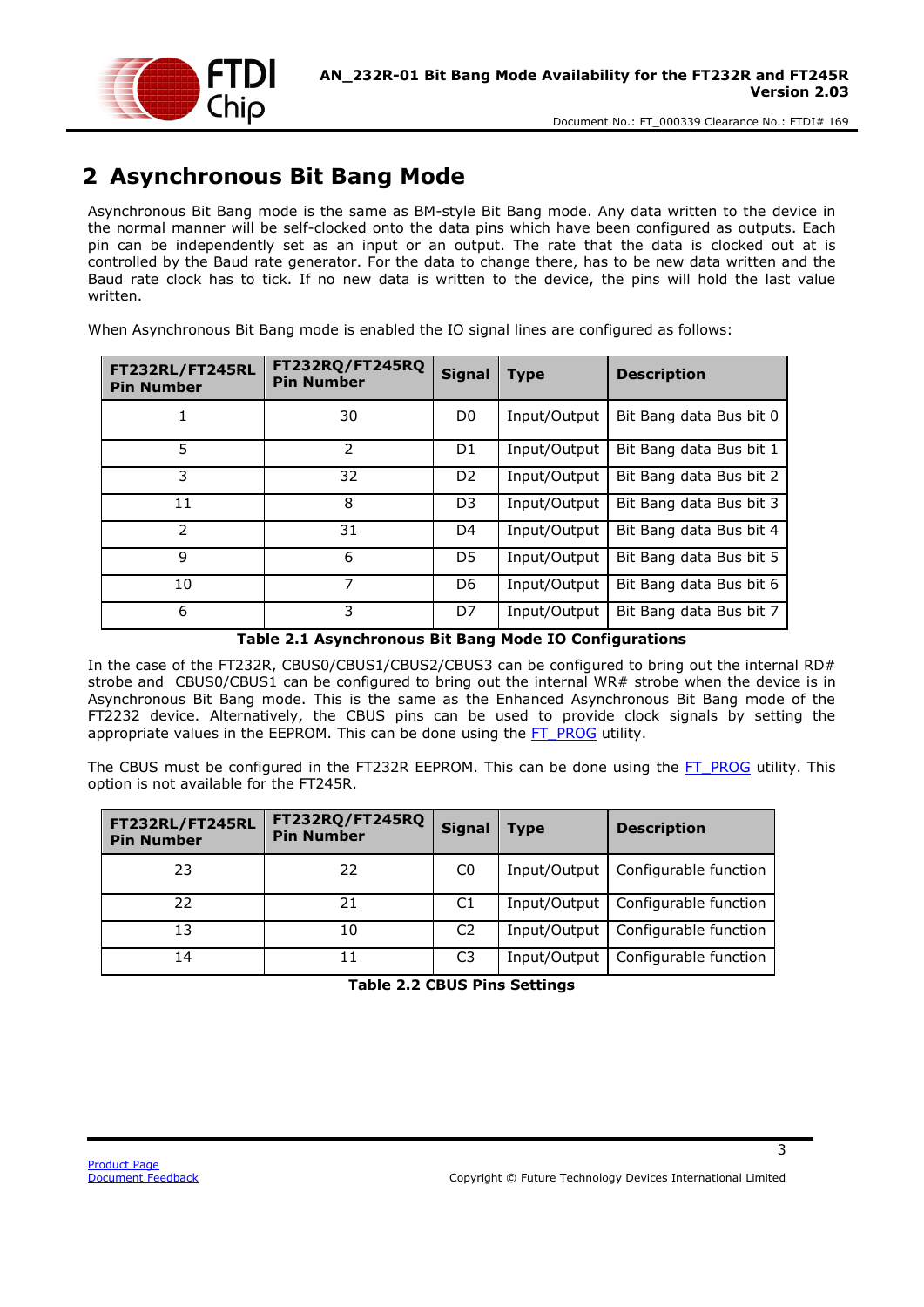

A number of **D2XX driver** commands are needed to use Asynchronous Bit Bang mode. The commands of interest are listed below:

| <b>D2XX Function</b> | <b>Description</b>                                                                                                                                                                                                                                                                                                                                                                                                                                    |
|----------------------|-------------------------------------------------------------------------------------------------------------------------------------------------------------------------------------------------------------------------------------------------------------------------------------------------------------------------------------------------------------------------------------------------------------------------------------------------------|
| FT SetBitMode        | Asynchronous Bit Bang mode is enabled using the FT_SetBitMode command.<br>A value of 0x01 will enable it and a value of 0x00 will reset the device mode.<br>(see note 1)                                                                                                                                                                                                                                                                              |
| FT SetBaudRate       | The rate of data transfer can be controlled by using the FT_SetBaudRate command.<br>The maximum Baud rate is 3MBaud, but to allow time for the data to be setup and<br>held around the WR# strobe the Baud rate should be less than 1MBaud. The clock<br>for the Asynchronous Bit Bang mode is actually 16 times the Baud rate. A value of<br>9600 Baud would transfer the data at $(9600x16) = 153600$ bytes per second, or 1<br>every $6.5 \mu S$ . |
| FT_Write             | Data can be written to the device in Asynchronous Bit Bang mode using the<br>FT_Write command. If multiple bytes are written to the device the values on the<br>pins will change at the rate set by FT_SetBaudRate                                                                                                                                                                                                                                    |
| FT GetBitMode        | FT_GetBitMode returns the instantaneous value of the pins. A single byte will be<br>returned containing the current values of the pins, both those which are inputs and<br>those which are outputs.                                                                                                                                                                                                                                                   |
| FT Read              | FT_Read will return a buffer of values which have been sampled from the pins at<br>the rate set by FT_SetBaudRate. If the read buffers have filled, data will be lost.<br>Each byte returned contains the values of the pins, both those which are inputs and<br>those which are outputs.                                                                                                                                                             |

**Table 2.3 D2XX Commands**

<span id="page-4-0"></span>Full descriptions of these functions are available in the **D2XX Programmer's Guide**.

Code examples can be downloaded from [Sample Project](http://www.ftdichip.com/Support/SoftwareExamples/CodeExamples.htm)

#### **Note:**

1. FT\_SetBitMode command can only enable one mode at a time.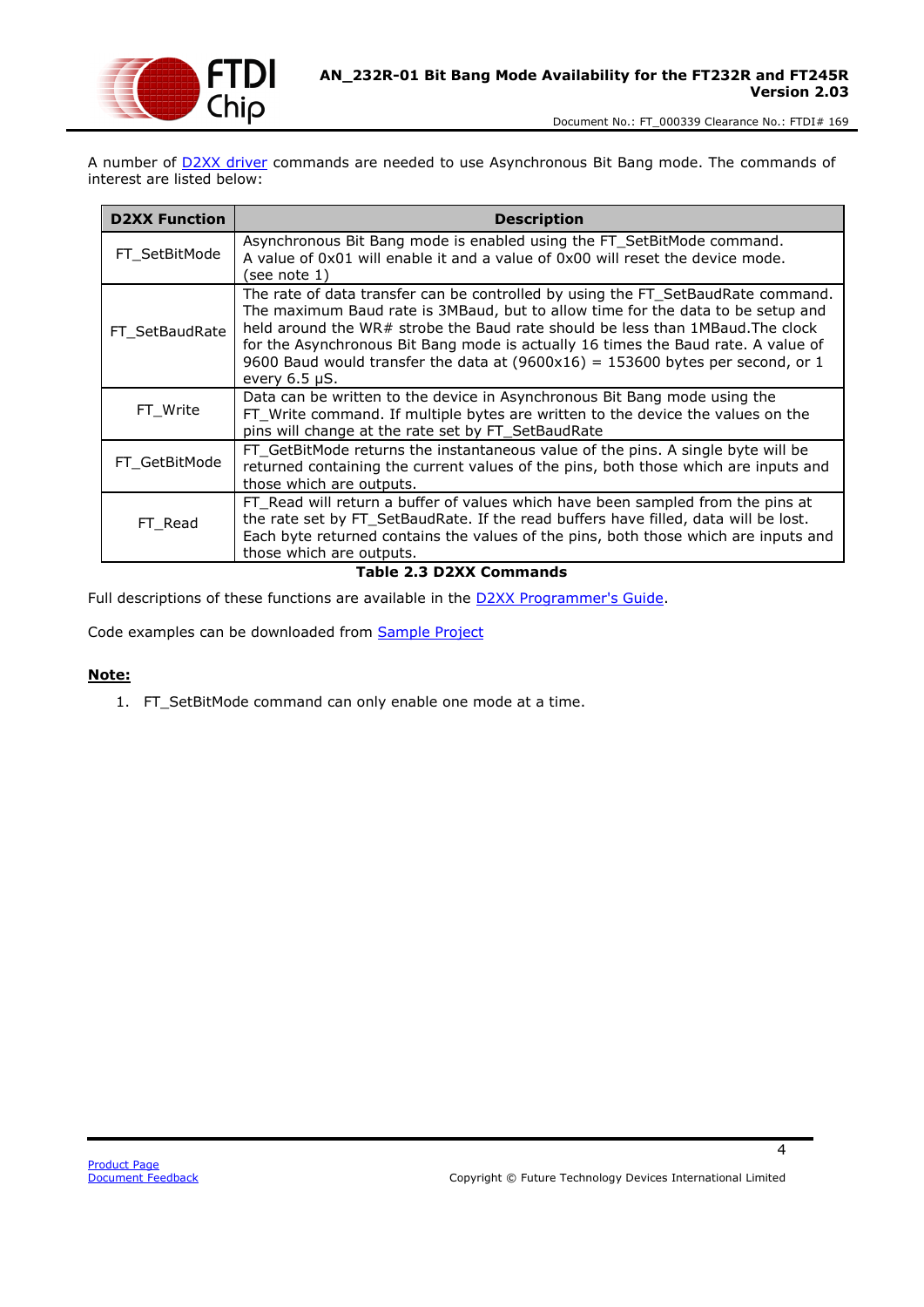

## <span id="page-5-0"></span>**3 Synchronous Bit Bang Mode**

Synchronous Bit Bang mode is the same as the FT2232 Synchronous Bit Bang mode. With Synchronous Bit Bang mode, data will only be sent out if there is space in the device for data to be read from the pins. This Synchronous Bit Bang mode will read the data bus pins first, before it sends out the byte that has just been transmitted. It is therefore 1 byte behind the output and so to read the inputs for the byte that you have just sent, another byte must be sent.

For example:

- Pins start at 0xFF
- Send 0x55, 0xAA
- Pins go to 0x55 and then to 0xAA
- $\bullet$  Data read = 0xFF, 0x55
- Pins start at 0xFF
- Send 0x55, 0xAA, 0xAA (repeat the last byte sent)
- Pins go to 0x55 and then to 0xAA
- Data read =  $0xFF$ ,  $0x55$ ,  $0xAA$

The timing for Synchronous Bit bang is described in this diagram and the table below:



#### **Figure 3.1 Synchronous Bit Bang Timing Diagram**

<span id="page-5-2"></span>

| <b>Description</b>                                                       |
|--------------------------------------------------------------------------|
| Current pin state is read                                                |
| $RD#$ is set inactive                                                    |
| RD# is set active again, and any pins that are output will change to the |
| new data.                                                                |
| Clock state for data setup                                               |
| WR# goes active                                                          |
| WR# goes inactive                                                        |
|                                                                          |

**Table 3.1 Synchronous Bit Bang Timing**

<span id="page-5-1"></span>For the data to change there has to be new data written and the Baud rate clock has to tick. If no new data is written to the device, the pins will hold the last value written.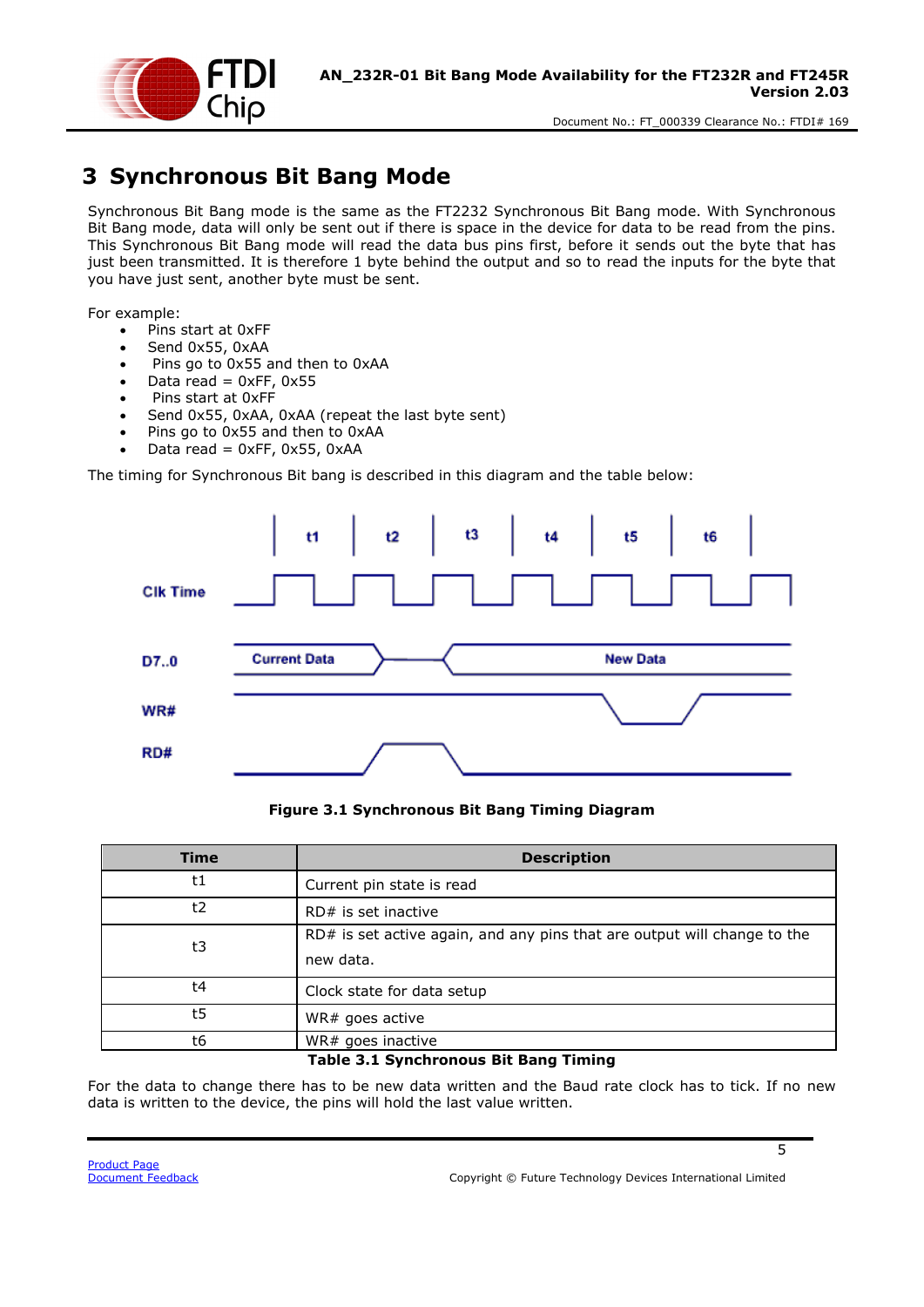

| FT232RL/FT245RL<br><b>Pin Number</b> | <b>FT232RQ/FT245RQ</b><br><b>Pin Number</b> | <b>Signal</b>  | <b>Type</b>  | <b>Description</b>      |
|--------------------------------------|---------------------------------------------|----------------|--------------|-------------------------|
|                                      | 30                                          | D <sub>0</sub> | Input/Output | Bit Bang data Bus bit 0 |
| 5                                    | 2                                           | D <sub>1</sub> | Input/Output | Bit Bang data Bus bit 1 |
| 3                                    | 32                                          | D <sub>2</sub> | Input/Output | Bit Bang data Bus bit 2 |
| 11                                   | 8                                           | D <sub>3</sub> | Input/Output | Bit Bang data Bus bit 3 |
| $\mathcal{P}$                        | 31                                          | D4             | Input/Output | Bit Bang data Bus bit 4 |
| 9                                    | 6                                           | D5             | Input/Output | Bit Bang data Bus bit 5 |
| 10                                   | 7                                           | D6             | Input/Output | Bit Bang data Bus bit 6 |
| 6                                    | 3                                           | D7             | Input/Output | Bit Bang data Bus bit 7 |

When Synchronous Bit Bang mode is enabled the IO signal lines are configured as follows:

#### **Table 3.2 Synchronous Bit Bang Mode IO Configurations**

<span id="page-6-0"></span>In the case of the FT232R, CBUS0/CBUS1/CBUS2/CBUS3 can be configured to bring out the internal RD# strobe and CBUS0/CBUS1 can be configured to bring out the internal WR# strobe when the device is in Synchronous Bit Bang mode. This is the same as the Enhanced Synchronous Bit Bang mode of the FT2232 device. Alternatively, the CBUS pins can be used to provide clock signals by setting the appropriate values in the EEPROM. The CBUS must be configured in the FT232R EEPROM. This can be done using the [FT\\_PROG](#page-10-0) utility. This option is not available for the FT245R.

| FT232RL/FT245RL<br><b>Pin Number</b> | FT232RQ/FT245RQ<br><b>Pin Number</b> | <b>Signal</b>  | <b>Type</b>  | <b>Description</b>    |
|--------------------------------------|--------------------------------------|----------------|--------------|-----------------------|
| 23                                   | 22                                   | C <sub>0</sub> | Input/Output | Configurable function |
| 22                                   | 21                                   | C1             | Input/Output | Configurable function |
| 13                                   | 10                                   | C <sub>2</sub> | Input/Output | Configurable function |
| 14                                   | 11                                   | C <sub>3</sub> | Input/Output | Configurable function |

#### **Table 3.3 EEPROM CBUS Pins Settings**

<span id="page-6-1"></span>A number of **D2XX** driver commands are needed to use Synchronous Bit Bang mode. The commands of interest are listed below:

| <b>D2XX Function</b> | <b>Description</b>                                                                                                                                                                                                                                                                                                                                                                                                                                 |
|----------------------|----------------------------------------------------------------------------------------------------------------------------------------------------------------------------------------------------------------------------------------------------------------------------------------------------------------------------------------------------------------------------------------------------------------------------------------------------|
| FT SetBitMode        | Synchronous Bit Bang mode is enabled using the FT SetBitMode command.<br>A value of 0x04 will enable it and a value of 0x00 will reset the device mode.<br>(please see note 1 in section 2)                                                                                                                                                                                                                                                        |
| FT SetBaudRate       | The rate of data transfer can be controlled by using the FT_SetBaudRate command.<br>The maximum Baud rate is 3MBaud, but to allow time for the data to be setup and<br>held around the WR# strobe the Baud rate should be less than 1MBaud. The clock<br>for the Synchronous Bit Bang mode is actually 16 times the Baud rate. A value of<br>9600 Baud would transfer the data at (9600x16) = 153600 bytes per second, or 1<br>every $6.5 \mu S$ . |
| FT Write             | Data can be written to the device in Synchronous Bit Bang mode using the<br>FT_Write command. If multiple bytes are written to the device the values on the<br>pins will change at the rate set by FT_SetBaudRate                                                                                                                                                                                                                                  |
| FT GetBitMode        | FT_GetBitMode returns the instantaneous value of the pins. A single byte will be<br>returned containing the current values of the pins, both those which are inputs and<br>those which are outputs.                                                                                                                                                                                                                                                |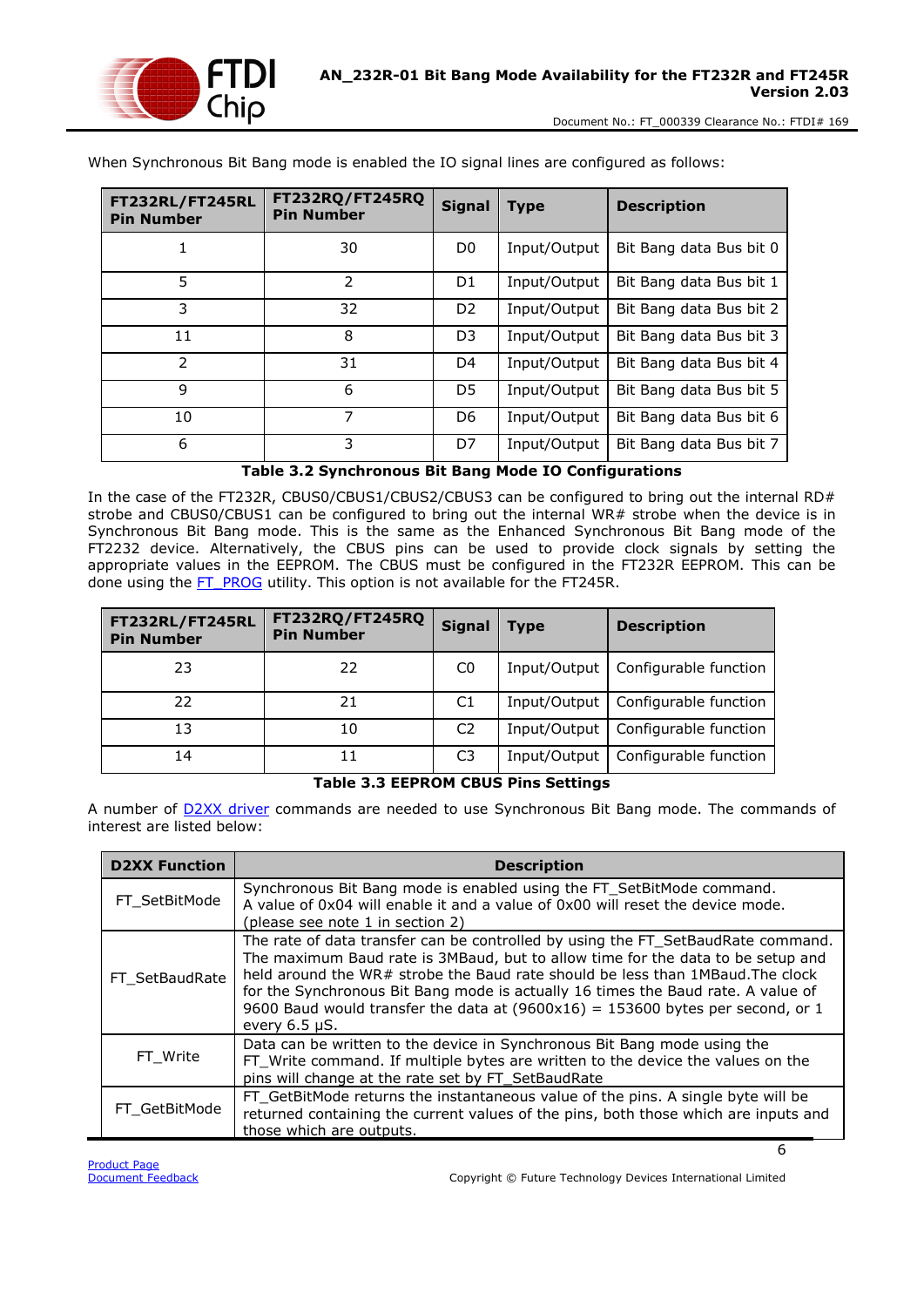

| FT Read | FT Read will return a buffer of values which have been sampled from the pins at<br>the rate set by FT_SetBaudRate. If the read buffers have filled, data will be lost.<br>Each byte returned contains the values of the pins, both those which are inputs and<br>those which are outputs. |
|---------|-------------------------------------------------------------------------------------------------------------------------------------------------------------------------------------------------------------------------------------------------------------------------------------------|
|         |                                                                                                                                                                                                                                                                                           |

#### **Table 3.4 D2XX Commands**

<span id="page-7-0"></span>Full descriptions of these functions are available in the **D2XX Programmer's Guide**.

Code examples can be downloaded from [Sample Project](http://www.ftdichip.com/Support/SoftwareExamples/CodeExamples.htm)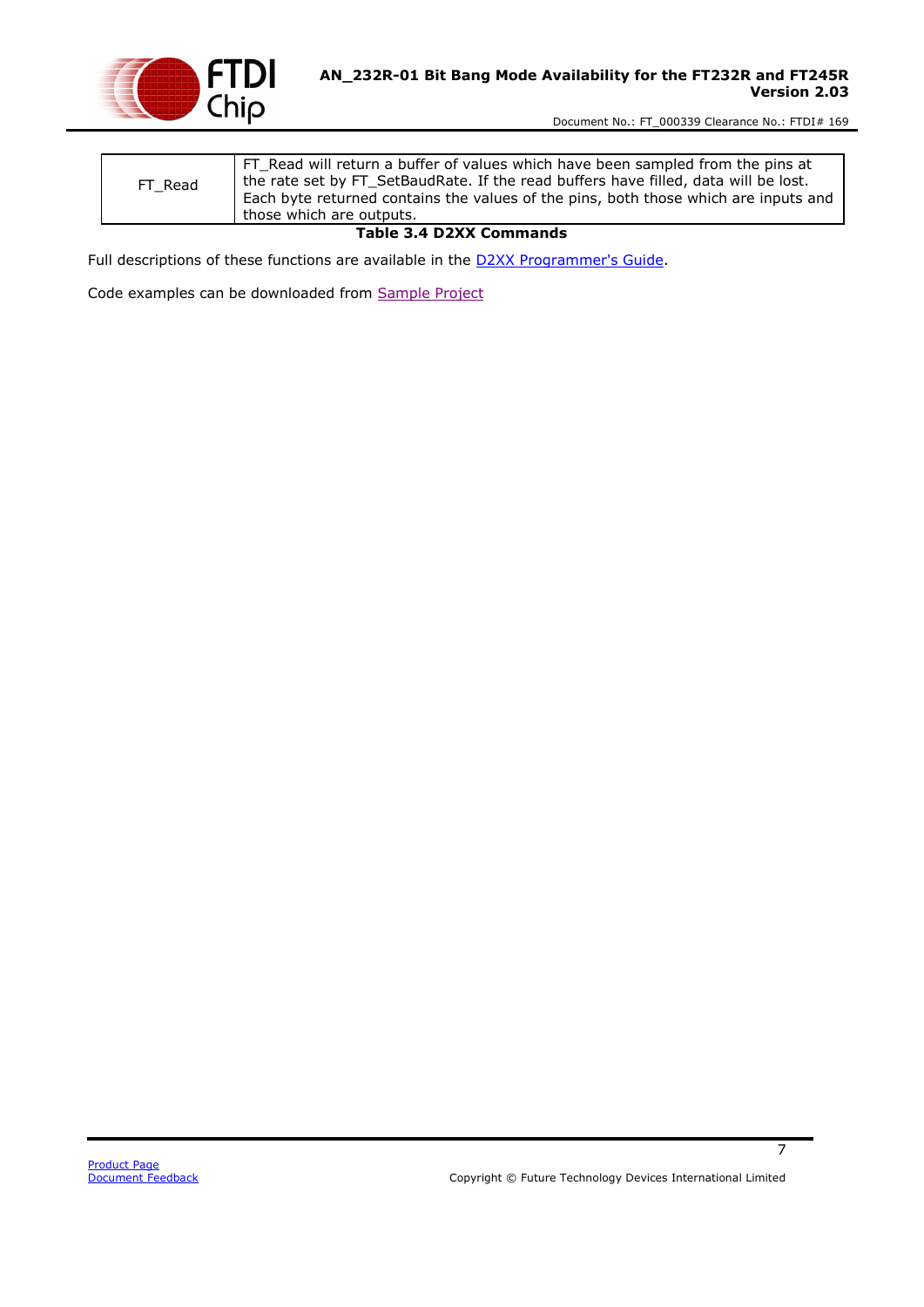

## <span id="page-8-0"></span>**4 CBUS Bit Bang Mode**

The FT232R supports a new type of Bit Bang mode on the CBUS pins. The CBUS Bit Bang mode must be configured in the FT232R EEPROM (this can be done using the [FT\\_PROG](#page-10-0) utility) and then enabled with an FT\_SetBitMode command to function. It is not available on the FT245R.

When CBUS Bit Bang mode is enabled the CBUS pins are configured as follows:

| FT232RL/FT245RL<br><b>Pin Number</b> | FT232RQ/FT245RQ<br><b>Pin Number</b> | <b>Signal</b>  | <b>Type</b>  | <b>Description</b>          |
|--------------------------------------|--------------------------------------|----------------|--------------|-----------------------------|
| 23                                   | 22                                   | C <sub>0</sub> | Input/Output | Configurable function Bit 0 |
| 22                                   | 21                                   | C1             | Input/Output | Configurable function Bit 1 |
| 13                                   | 10                                   | C <sub>2</sub> | Input/Output | Configurable function Bit 2 |
| 14                                   | 11                                   | C3             | Input/Output | Configurable function Bit 3 |

#### **Table 4.1 CBUS Bit Bang Mode Settings**

<span id="page-8-1"></span>The FT\_SetBitMode and FT\_GetBitMode D2XX commands are required to communicate with CBUS Bit Bang. Since these functions allow only a single byte to be sent or received, this version of Bit Bang is much slower than the Asynchronous and Synchronous Bit Bang types when used to transfer large buffers of data with FT\_Write and FT\_Read, but it does provide an additional 4 IO pins for the FT232R. The data transfer rate is limited by USB frames.

The D2XX commands required to use CBUS Bit Bang mode are listed below:

| <b>D2XX Function</b> | <b>Description</b>                                                     |
|----------------------|------------------------------------------------------------------------|
| FT SetBitMode        | Used to set the CBUS pins as input or output and set them high or low. |
| FT GetBitMode        | Used to read the value of the CBUS pins.                               |

#### **Table 4.2 D2XX Command**

<span id="page-8-2"></span>For example:

Set all pins to output with bit 0 high: FT\_SetBitMode(Handle, 0xF1, 0x20)

Set bits 0 and 1 to input, bits 2 and 3 to output and make bits 2 and 3 high: FT\_SetBitMode(Handle, 0xCC, 0x20)

Read pins:

FT\_GetBitMode(Handle, Data) where the lower nibble is given by (Data AND 0x0F)

Full descriptions of these functions are available in the [D2XX Programmer's Guide.](http://www.ftdichip.com/Support/Documents/ProgramGuides/D2XX_Programmer)

Code examples can be downloaded from [Sample Project.](http://www.ftdichip.com/Support/SoftwareExamples/CodeExamples.htm)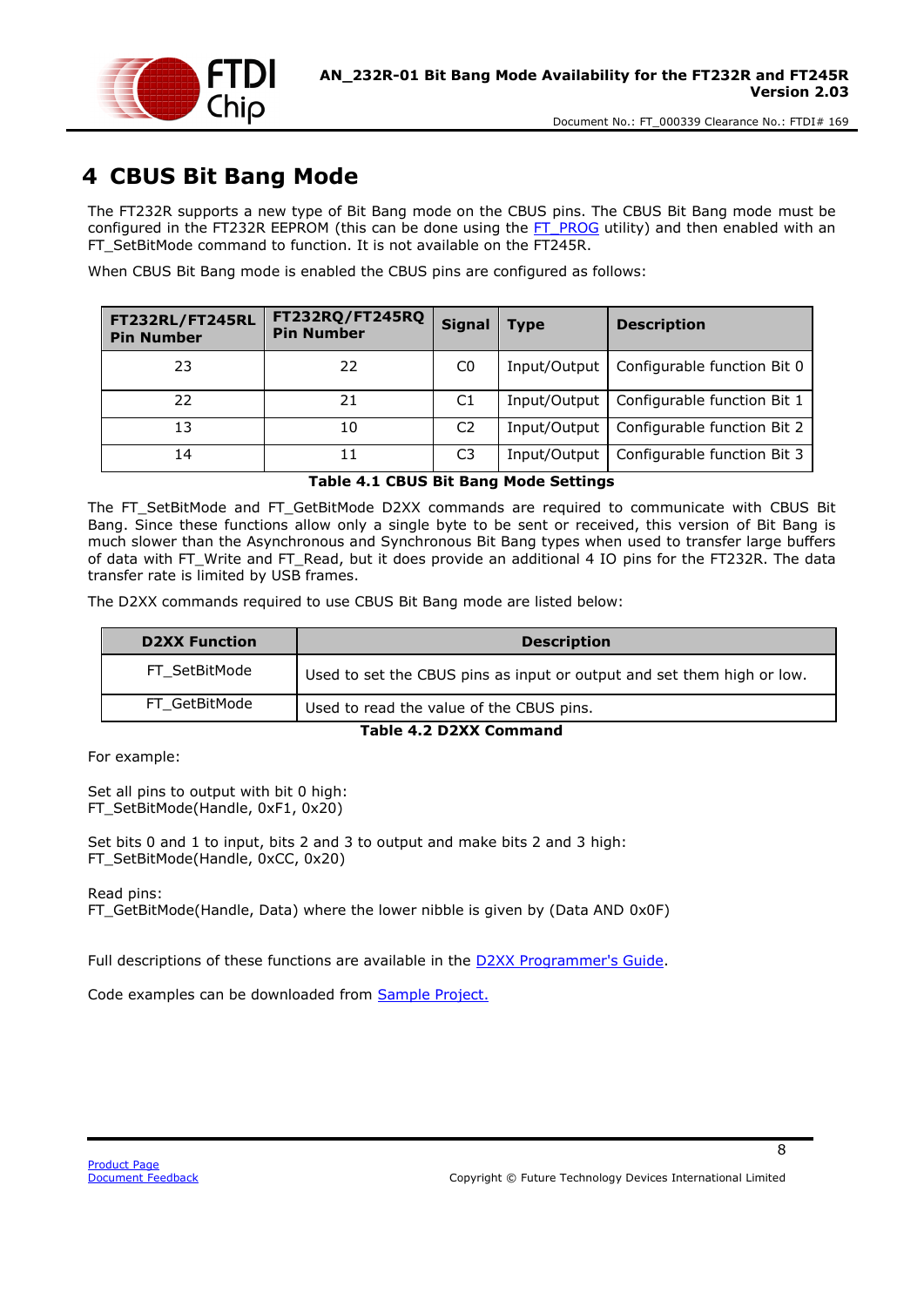

## <span id="page-9-0"></span>**5 Contact Information**

#### **Head Office – Glasgow, UK**

Future Technology Devices International Limited Unit 1, 2 Seaward Place, Centurion Business Park Glasgow G41 1HH United Kingdom Tel: +44 (0) 141 429 2777 Fax: +44 (0) 141 429 2758

E-mail (Sales) sales1@ftdichip.com<br>E-mail (Support) support1@ftdichip.com E-mail (General Enquiries)

support1@ftdichip.com<br>admin1@ftdichip.com

#### **Branch Office – Tigard, Oregon, USA**

Future Technology Devices International Limited (USA) 7130 SW Fir Loop Tigard, OR 97223-8160 USA Tel: +1 (503) 547 0988 Fax: +1 (503) 547 0987

E-Mail (Sales) <br>E-Mail (Support) us.support@ftdichip.com<br>us.support@ftdichip.co E-Mail (General Enquiries)

us.support@ftdichip.com<br>us.admin@ftdichip.com

#### **Branch Office – Taipei, Taiwan**

Future Technology Devices International Limited (Taiwan) 2F, No. 516, Sec. 1, NeiHu Road Taipei 114 Taiwan , R.O.C. Tel: +886 (0) 2 8797 1330 Fax: +886 (0) 2 8751 9737

E-mail (Sales) tw.sales1@ftdichip.com<br>
E-mail (Support) tw.support1@ftdichip.com E-mail (General Enquiries) tw.admin1@ftdichip.com

tw.support1@ftdichip.com

#### **Branch Office – Shanghai, China**

Future Technology Devices International Limited (China) Room 1103, No. 666 West Huaihai Road, Shanghai, 200052 China Tel: +86 21 62351596 Fax: +86 21 62351595

E-mail (Sales) cn.sales@ftdichip.com<br>
E-mail (Support) cn.support@ftdichip.com E-mail (General Enquiries)

cn.support@ftdichip.com<br>cn.admin@ftdichip.com

9

#### **Web Site**

http://ftdichip.com

System and equipment manufacturers and designers are responsible to ensure that their systems, and any Future Technology Devices International Ltd (FTDI) devices incorporated in their systems, meet all applicable safety, regulatory and system-level performance requirements. All application-related information in this document (including application descriptions, suggested FTDI devices and other materials) is provided for reference only. While FTDI has taken care to assure it is accurate, this information is subject to customer confirmation, and FTDI disclaims all liability for system designs and for any applications assistance provided by FTDI. Use of FTDI devices in life support and/or safety applications is entirely at the user's risk, and the user agrees to defend, indemnify and hold harmless FTDI from any and all damages, claims, suits or expense resulting from such use. This document is subject to change without notice. No freedom to use patents or other intellectual property rights is implied by the publication of this document. Neither the whole nor any part of the information contained in, or the product described in this document, may be adapted or reproduced in any material or electronic form without the prior written consent of the copyright holder. Future Technology Devices International Ltd, Unit 1, 2 Seaward Place, Centurion Business Park, Glasgow G41 1HH, United Kingdom. Scotland Registered Company Number: SC136640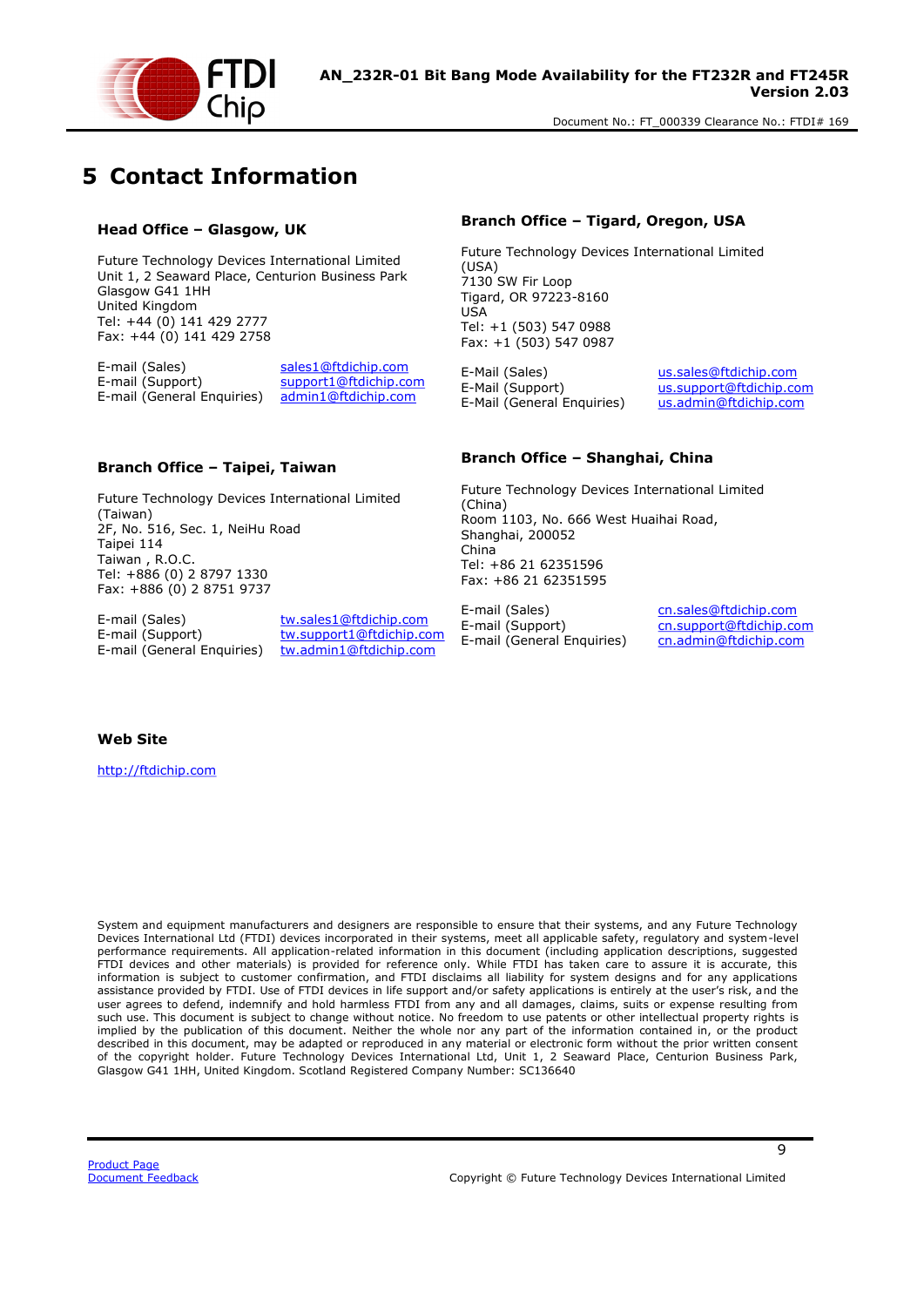

## <span id="page-10-0"></span>**Appendix A - References**

#### <span id="page-10-1"></span>**Document References**

[FT232R](http://www.ftdichip.com/Products/ICs/FT232R.htm) Product Page [FT232R Datasheet](http://www.ftdichip.com/Support/Documents/DataSheets/ICs/DS_FT232R.pdf) [FT245R](http://www.ftdichip.com/Products/ICs/FT245R.htm) Product Page [FT245R Datasheet](http://www.ftdichip.com/Support/Documents/DataSheets/ICs/DS_FT245R.pdf) [D2XX Drivers](http://www.ftdichip.com/Drivers/D2XX.htm) [D2XX Programmer's Guide](http://www.ftdichip.com/Support/Documents/ProgramGuides/D2XX_Programmer) [Sample Project](http://www.ftdichip.com/Support/SoftwareExamples/CodeExamples.htm) [FT\\_PROG](http://www.ftdichip.com/Support/Utilities.htm#FT_PROG) Utility

#### <span id="page-10-2"></span>**Acronyms and Abbreviations**

| Terms  | <b>Description</b>                                  |
|--------|-----------------------------------------------------|
| EEPROM | Electrically Erasable Programmable Read Only Memory |

 $\overline{10}$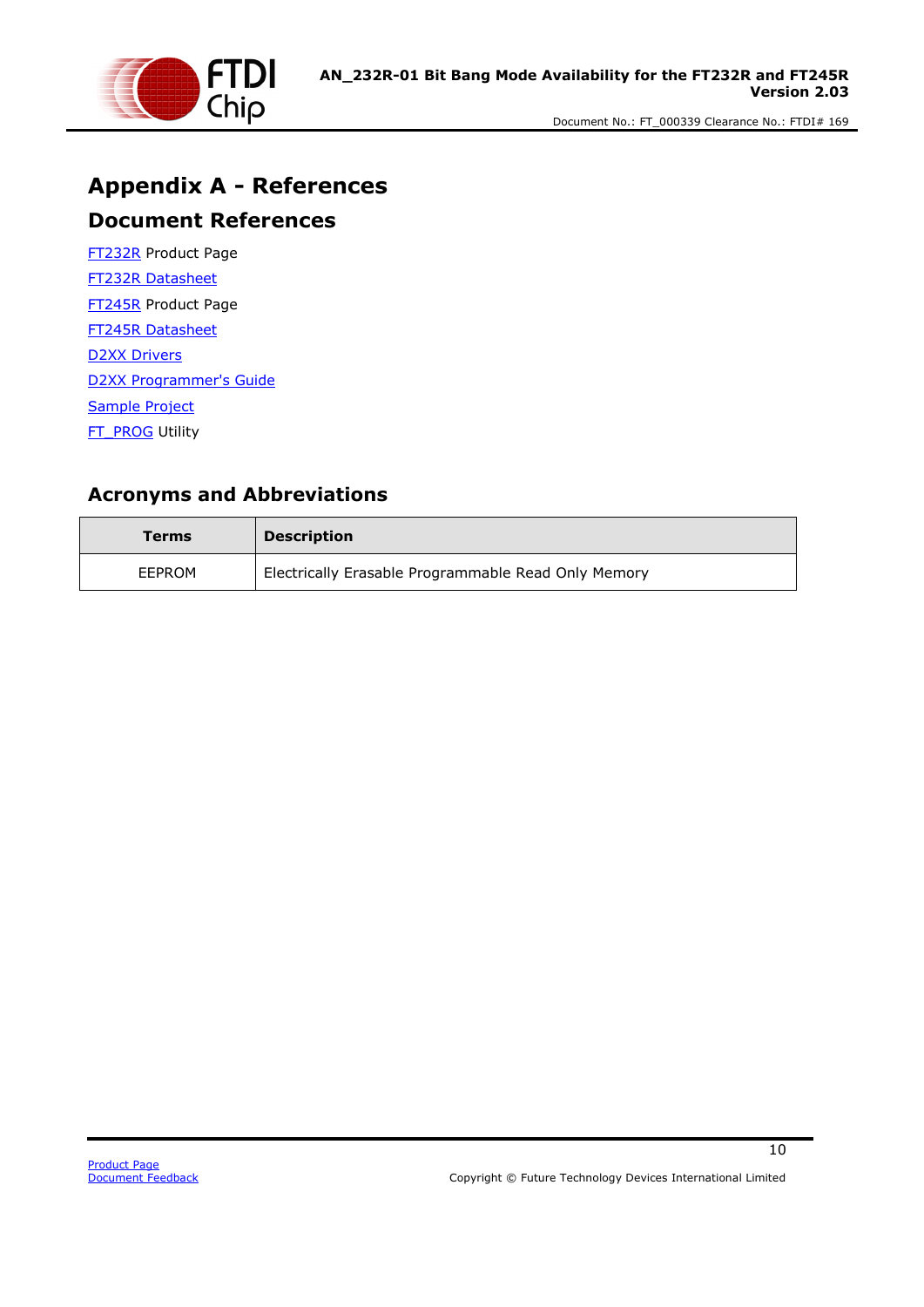

## <span id="page-11-1"></span><span id="page-11-0"></span>**Appendix B – List of Tables and Figures List of Tables**

### <span id="page-11-2"></span>**List of Figures**

11